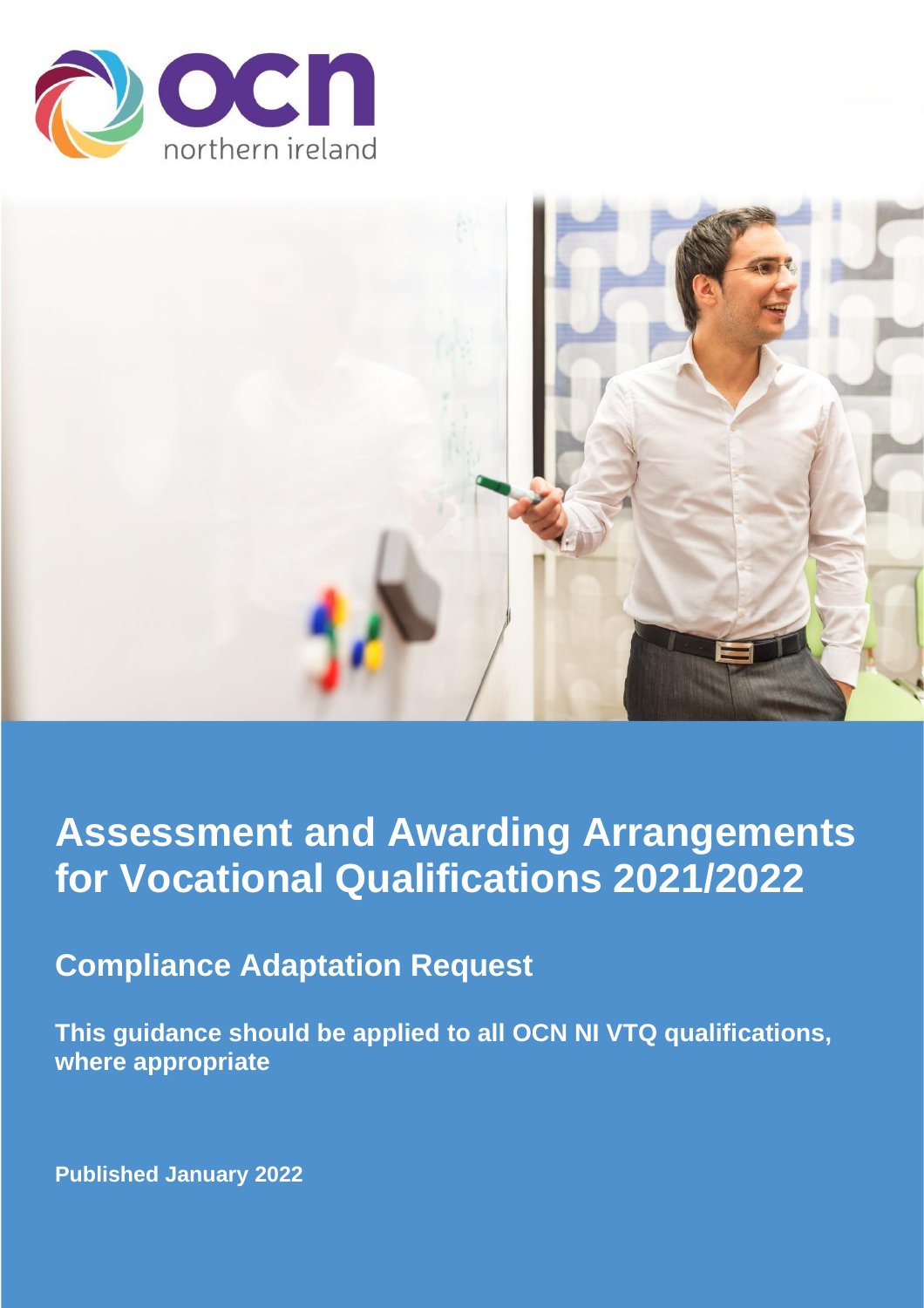

# **Contents**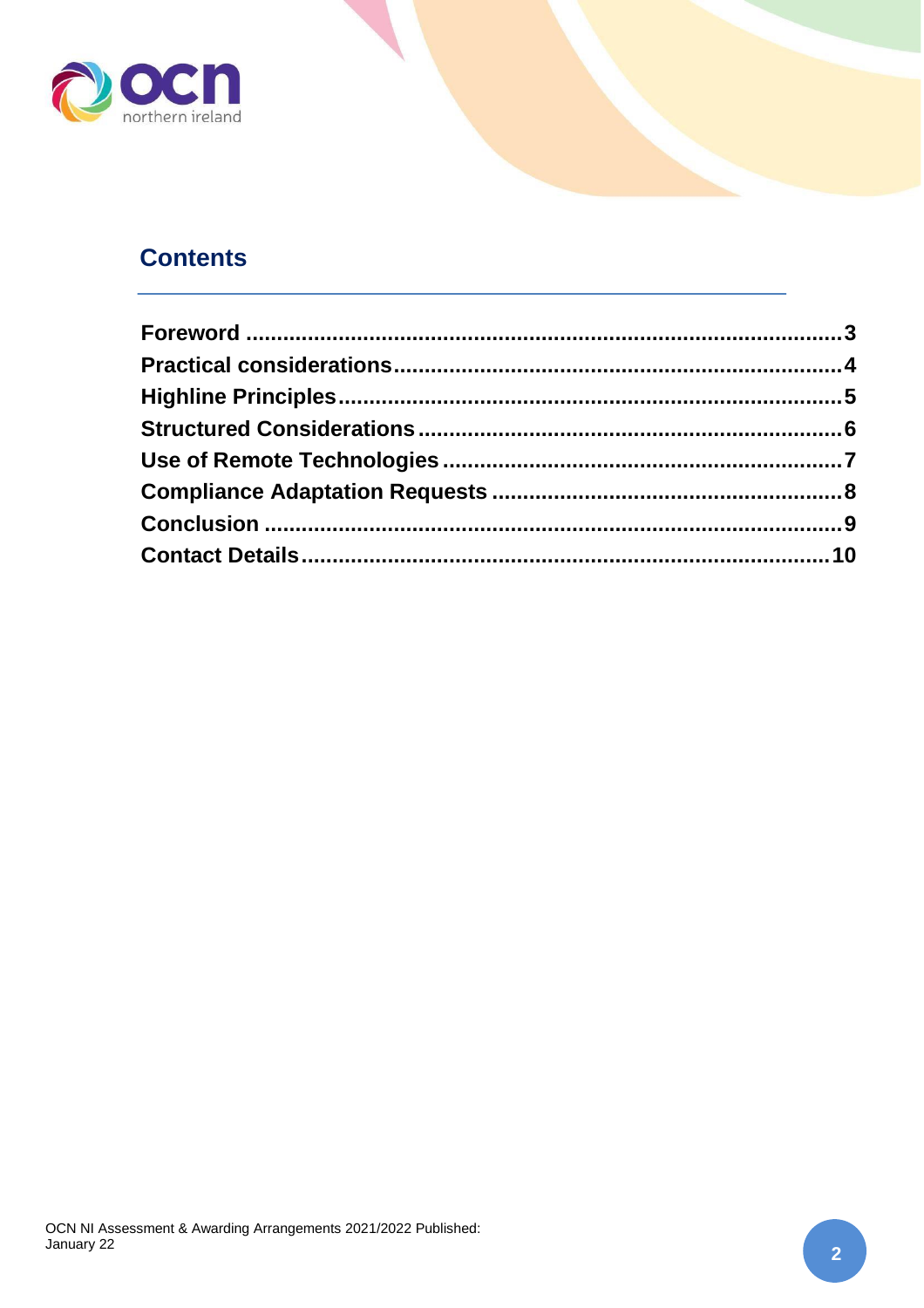

#### <span id="page-2-0"></span>**Foreword**

The Covid pandemic has provided an extraordinary challenge for the assessment and award of qualifications in Northern Ireland. The Minister for the Economy provided policy direction for qualifications; In April 2020, calculated results were permitted. This aligned with the approach for similar qualifications in England and Wales. From October 2020 adaptations such as remote assessment were permitted. This again aligned with the approach for similar qualifications in England and Wales. In January 2021 policy position permitted the use of TAGs for the remainder of the 2020 to 2021 academic year.

As the Summer Guidance 2021 (Teacher Assessed Grades) window has now closed, this guidance aims to promote practicalities and manageability as it reduces the assessment burden on Centres and aligns itself with the proposed approach for similar qualifications. Providing balance in terms of maintaining the validity, reliability, and comparability and fairness of the qualification for all stakeholders.

OCN NI is now recommending this guidance to centres to help mitigate disruption to teaching, learning and assessments so that, as far as possible, learners taking VTQs and 'other general' qualifications, have the opportunity to receive a fair result and are not disadvantaged by the longer-term impacts of the pandemic.

Presenting capacity and capability to build on best practice from 2020/21, embracing the role of technology to benefit learners, and most importantly managing any further potential disruption that could be caused by a continuation of COVID-19 public health restrictions and a return to normal, framed the guidance set out in this document.

It is the expectation of the Minister for the Economy that vocational examinations and other assessments will go ahead in line with normal arrangements in 2021 to 22 as they are the fairest form of assessment. Consequently, the Qualifications Regulators are permitting awarding organisations to adapt their assessments (where appropriate) to provide greater flexibility and streamline assessments to free up time for teaching and learning.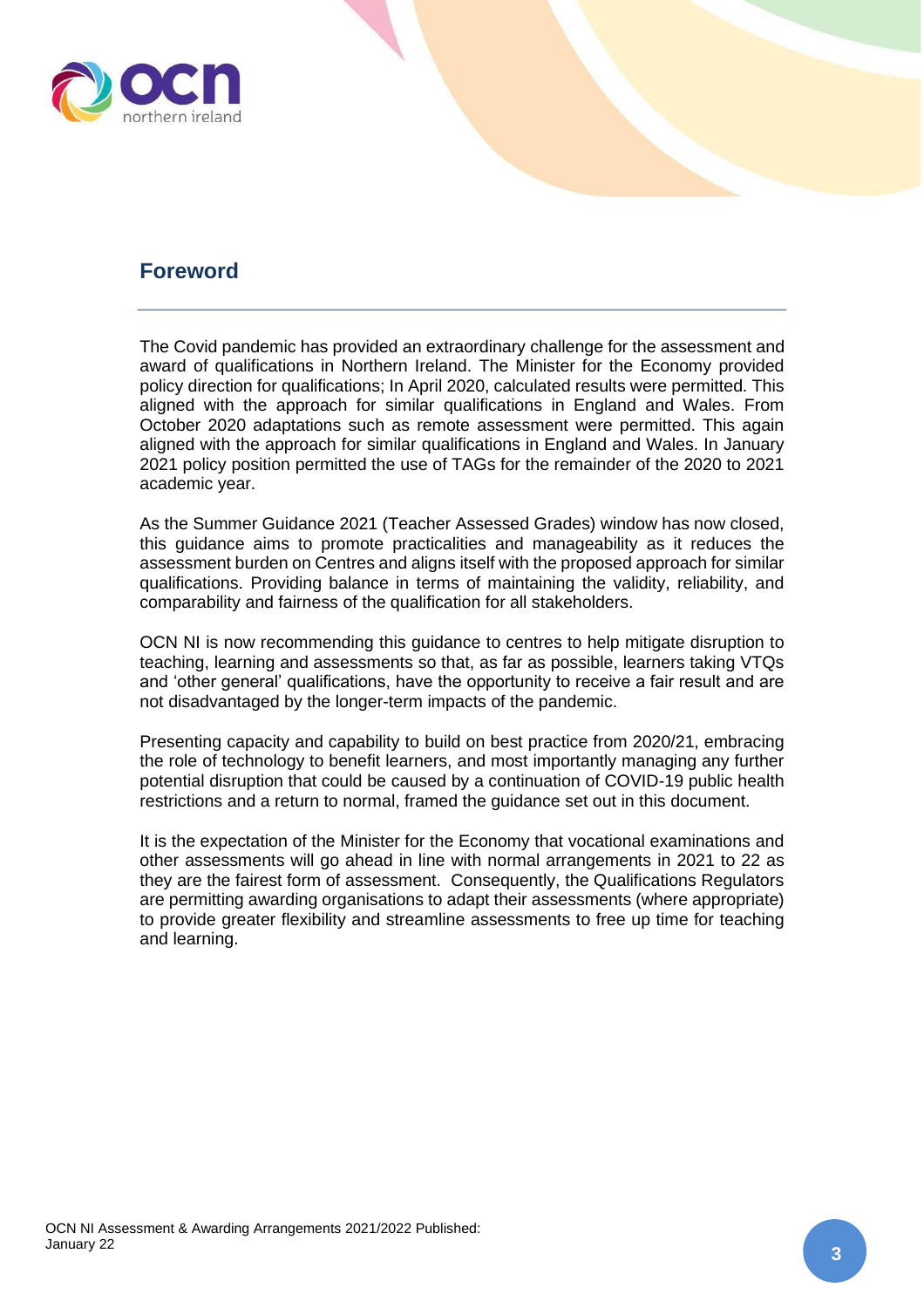

#### <span id="page-3-0"></span>**Practical considerations**

As some public health restrictions continue to be in place during the 2021-2022 academic year, and further disruption is occurring on a localised basis, which may affect teaching and learning and the delivery of assessments, OCN NI wants to support centres in protecting learner achievement and has taken steps to protect centres and learners. Our guidance is intended to ensure that assessments lead to the award of qualifications that are a valid and reliable indication of knowledge, understanding and skills, or practical competence, and that, as far as possible, standards are maintained. Therefore, we are introducing consistent approaches across similar qualifications, whilst recognising the diversity of the VTQ landscape.

The introduction of a second version of the Vocational and Technical Qualifications Contingency regulatory framework (VCR), reflects the approach to mitigation and adaptation. The response OCN NI are proposing to take in light of the situation we face in 2021/22 applies high line principles and more specific direction to support full delivery and adapt assessment while retaining its validity and reliability.

OCN NI appreciates that there will be a need to maximise the teaching time that is available and has considered adapting its qualification assessments and developed specific guidance on mitigating the impact of disrupted learning and teaching. A Teach, Assess and Bank approach is encouraged to all centres. The advantage of this approach is that an ongoing record of individual performance and achievement is maintained, and accumulated evidence is validated and reliable.

We recommend that centres reflect carefully on the freedoms to amend assessment while undertaking full delivery of content and contact OCN NI for approval if there is doubt around the reliability of assessments being carried out.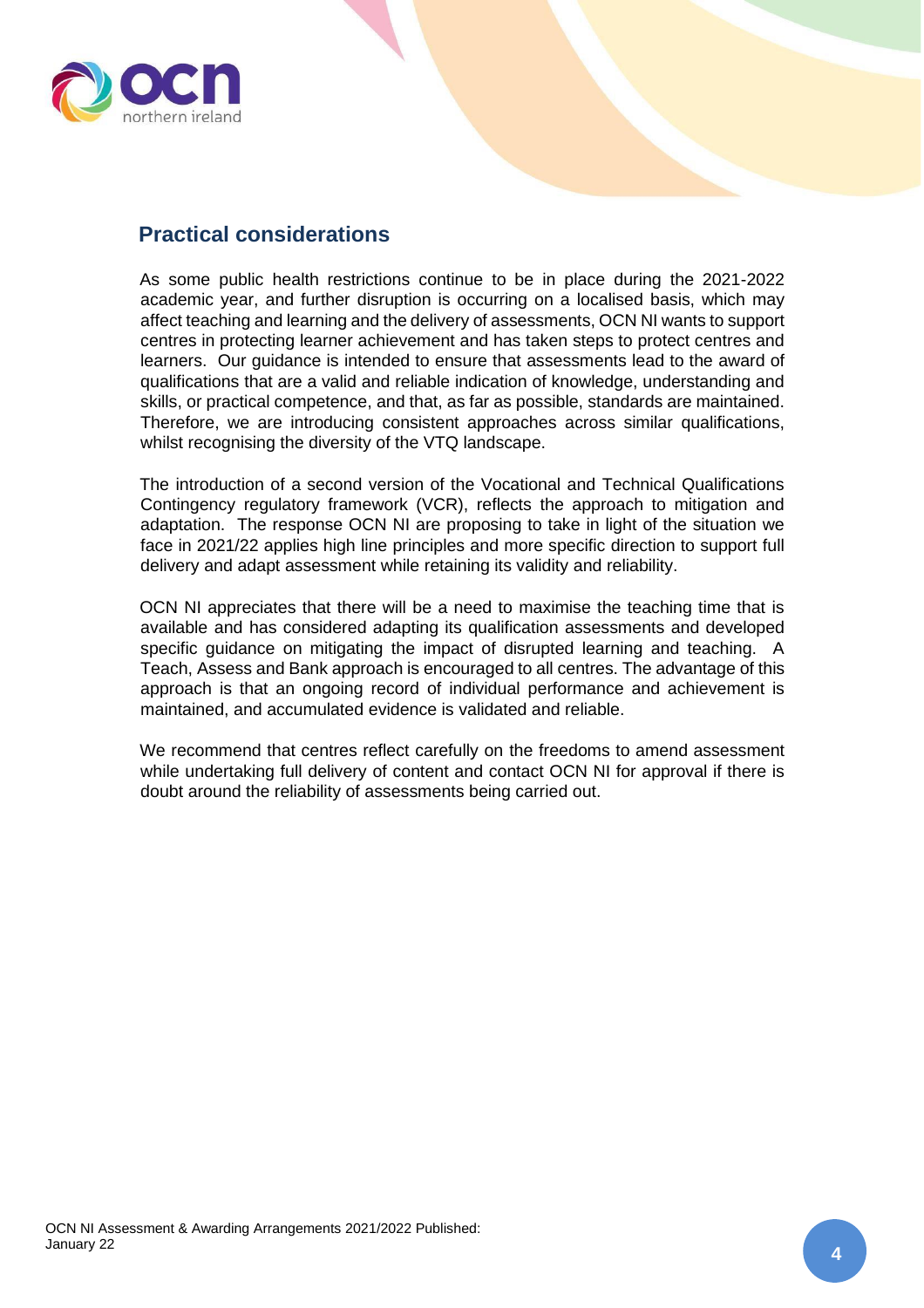

### <span id="page-4-0"></span>**Highline Principles**

OCN NI believes there are a number of actions centres can take to mitigate the risk of interruption to learning, since the government departments dealing with education have confirmed that schools, colleges and training organisations should aim to provide full delivery in the interests of learners and learning.

- 1. Centres should review how they will mitigate the risk of their learners not compiling sufficient evidence.
- 2. Since our VTQ qualifications are unitised, centres should consider recording informal assessment upon completion of each unit. OCN NI recommends that unit delivery should be systematic with summative evidence being captured progressively as each unit is completed. OCN NI recommends a Teach, Assess and Bank approach.
- 3. Centres should consider implementing the practice of cumulative informal assessment as part of a 'lifeboat' strategy. This will enable a focussed and reliable indication of learner progress towards achievement and underpin progress with valid and reliable indicators through evidential tracking should there be interruptions to learning.
- 4. OCN NI recommends that centres identify discrete units in qualifications where there is no reference to learning in other units and deliver and assess these units as early as possible in their class timetable to ensure coverage of the qualification.
- 5. OCN NI recommends reducing or combining assessments where this is possible, whilst assessing the same or similar content. That would allow for the collection of formative evidence against each of the discrete subjects and mitigate against the risk of these units being unassessed in any way.
- 6. Centres should review Learning Outcomes and Assessment Criteria in the qualification specification to identify and map overlaps in evidence so that unnecessary duplication can be avoided. This could occur where an assessment criterion has been covered more than once in different units and in slightly different ways holistic assessment).
- 7. Where a demonstration by the learner is required, OCN NI will accept an illustration by learners and/or demonstration by the Teacher/Tutor with an explanation of process and outcomes.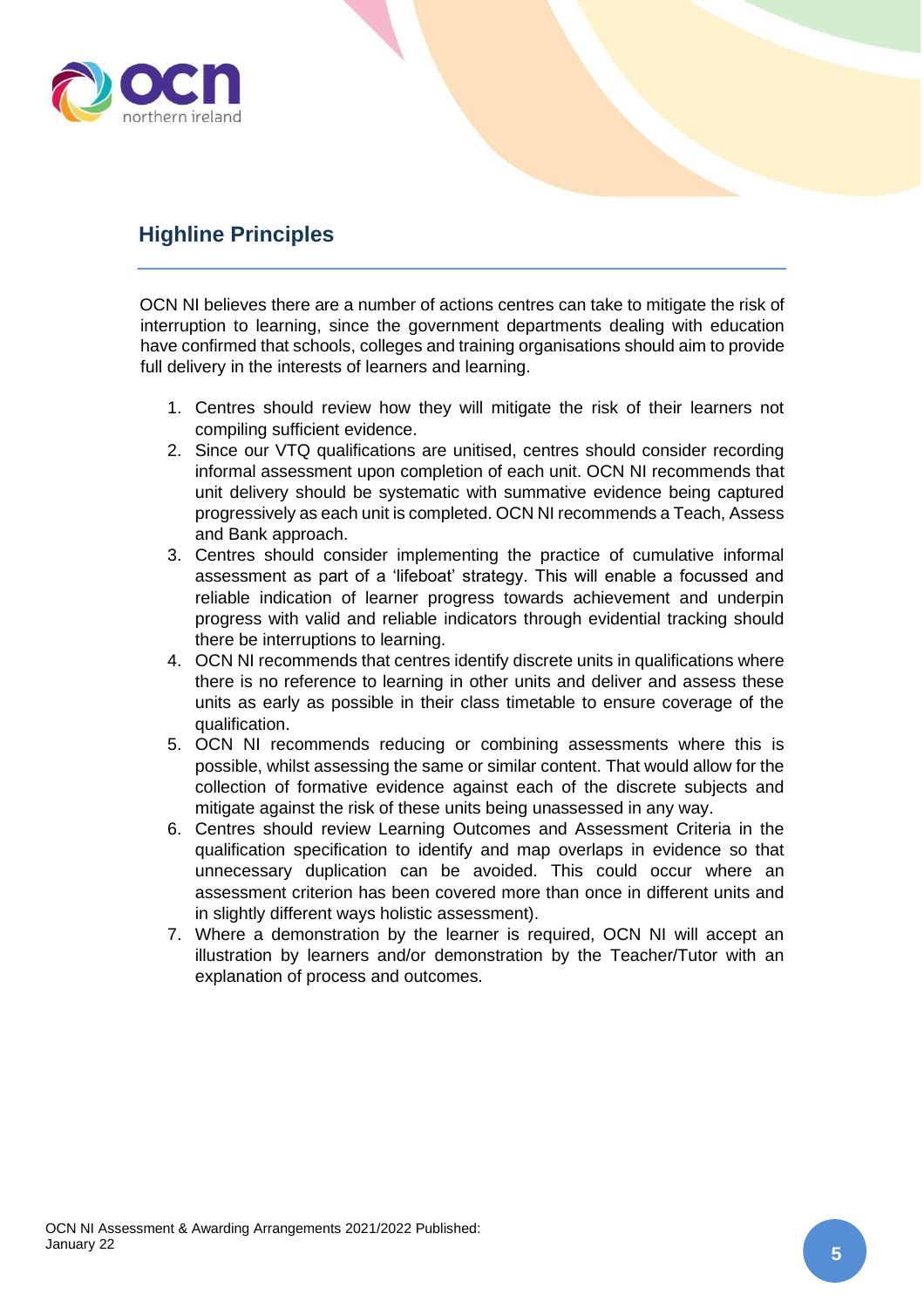

#### <span id="page-5-0"></span>**Structured Considerations**

To reinforce the need for accurate assessment and evidence as collateral for this academic year (as required by the joint regulatory position), OCN NI is recommending that centres look carefully at our highline principles and apply them appropriately to our qualifications without undermining the Learning Outcomes of qualification units.

**The bottom line for evidence to support achievement is that it is recorded, tracked, and conducted regularly** to avoid gaps which would compromise the integrity of the qualification. Acknowledging that there will be unforeseen interruptions, OCN NI is recommending that formative evidence is also recorded, tracked, and banked where it could be used to offset against interruption to formal assessment. This is not an alternative, rather it is a means of ensuring that there is a mitigation against evidence of assessment. This effectively is a 'lifeboat' approach to protect learners and to ensuring that there is evidence of progression in learning against delivery. Centres should aim to avoid gaps in capturing learner evidence and reflect on how all assessment is reliable and valid. This applies particularly to formative assessment capture.

Once again, due to the unforeseen circumstances there may be a significant number of interruptions to delivery. OCN NI recommends mitigating this through:

- A unitised banking approach
- Tracked progression through units
- Cumulative assessment (externally moderated)

This approach will provide a back up to the internal assessment model which is the standard operating procedure. It will also allow for accurate external verification/moderation monitoring to be carried out against measurable evidence. It is the centre's responsibility to present valid and reliable assessment against evidence that substantiates learner performance. OCN NI will monitor this both remotely and by site visit depending on the PHA guidance and health risks faced by our team.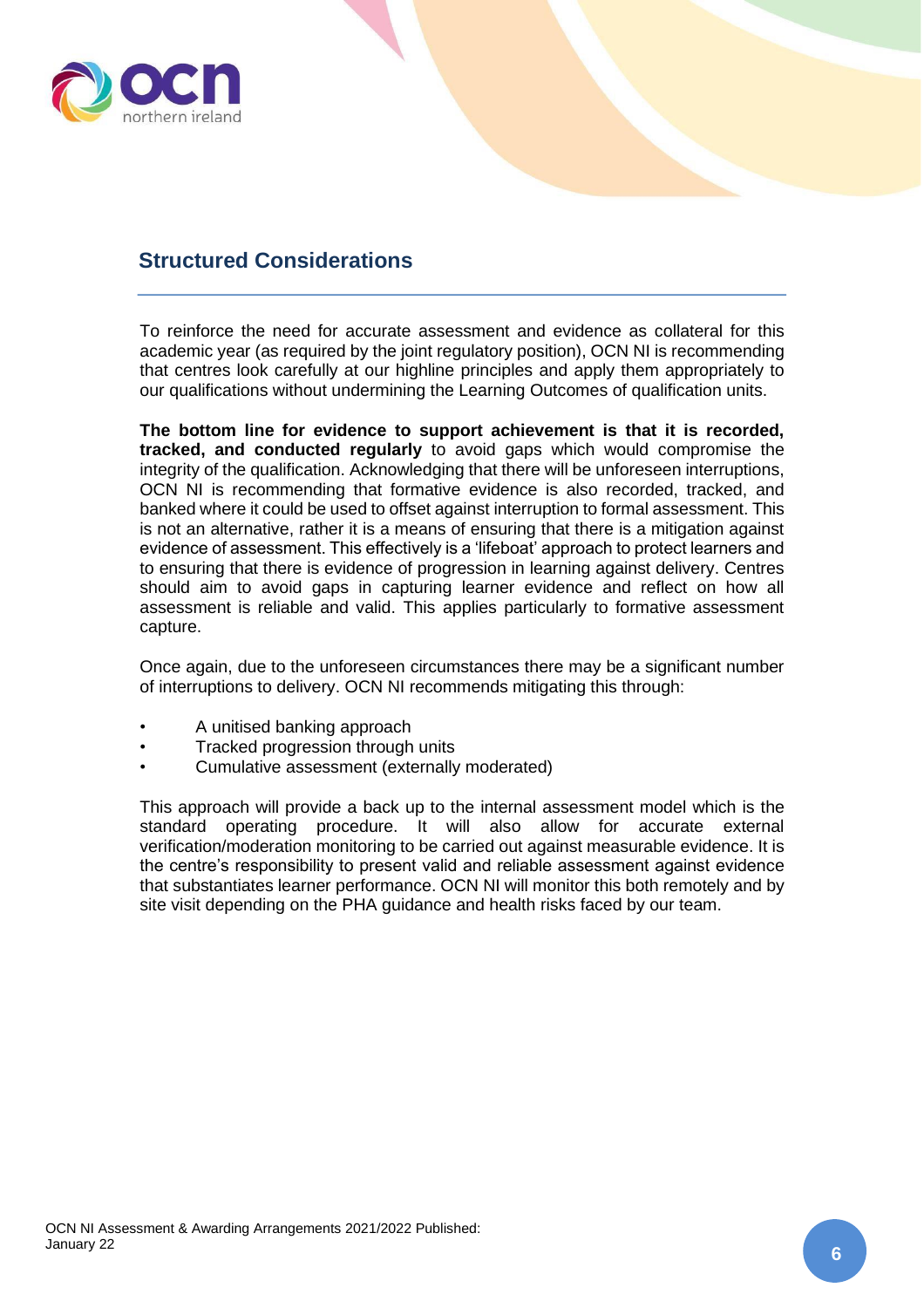

## <span id="page-6-0"></span>**Use of Remote Technologies**

OCN NI is content that many centres are conducting delivery and assessment through on-line technologies where this is feasible. It is important to ensure that recording of evidence and detailed assessment records are maintained to confirm adequate compliance with this guidance and the OCN NI Centre Handbook.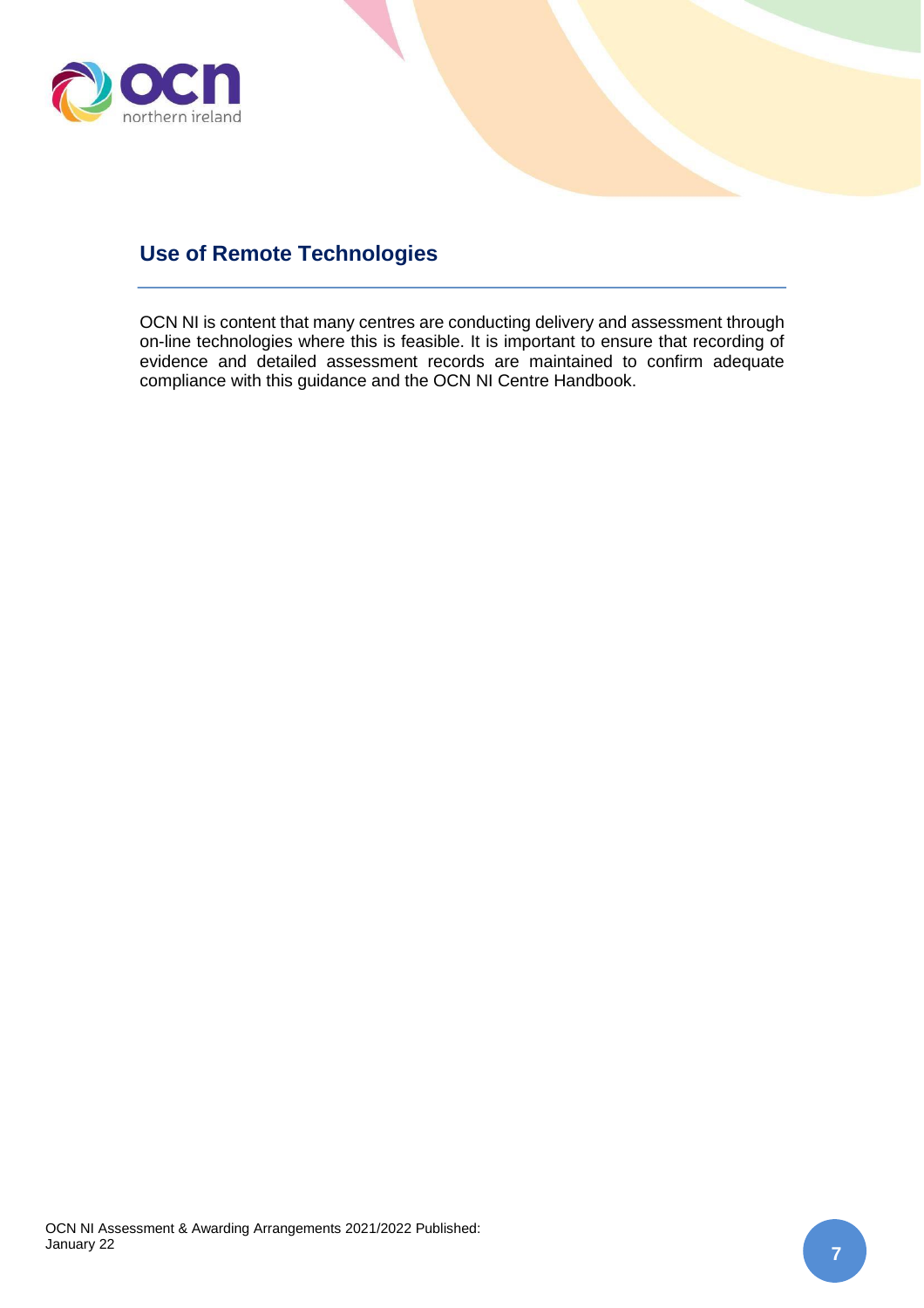

#### <span id="page-7-0"></span>**Compliance Adaptation Requests**

OCN NI is aware of the difficulties that centres are experiencing with delivery and assessment during the academic year 21-22. The pandemic (COVID-19) requires delivery and assessment to be a fluid process and consequently any adaptations currently advised may be augmented to mitigate circumstances.

OCN NI permits centres to submit additional adaptation requests, these requests will be considered and approved by members of the OCN NI Compliance and Audit team. Centres having such requests should submit them through the following document: VCR OCN NI Adaptation Request 21-22

This form should be submitted if centres which to propose an alternative adaptation.

**[Click here to access the form.](https://www.ocnni.org.uk/media/1595/ocn-ni-vcr-adaptation-request-21-22.docx)**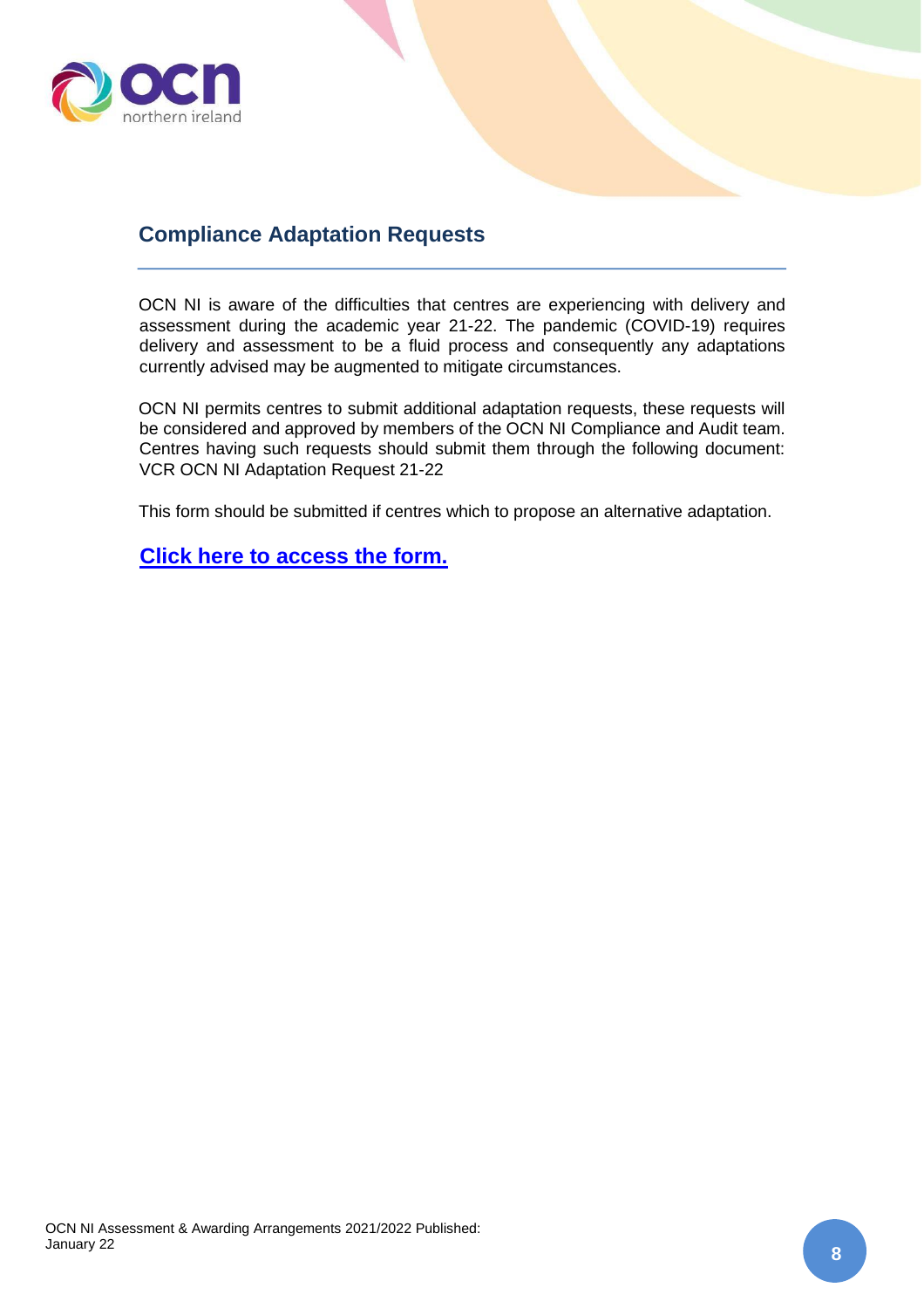

#### <span id="page-8-0"></span>**Conclusion**

OCN NI recognises the DfE minister's direction is that assessment should be carried out as normal, where this is possible, and is recommending that centres should provide more assessment opportunities and increase informal assessment to support opportunities to track and bank evidence. If some public health restrictions are necessary over the academic year, it should still be possible for learners to take exams and formal assessments safely. However, if the government decides that exams and formal assessments cannot take place, then as in 2021, it is possible that VTQs and other general qualifications may be awarded using Teacher Assessed Grades (TAGs). For occupational and competence-based qualifications, if exams and assessments cannot take place safely even with prudent adaptations, then they may need to be delayed

To avoid risk, inadequate evidence of achievement or malpractice, centres should ensure that OCN NI guidance on detailed records of assessment and PHA health guidelines are strictly followed.